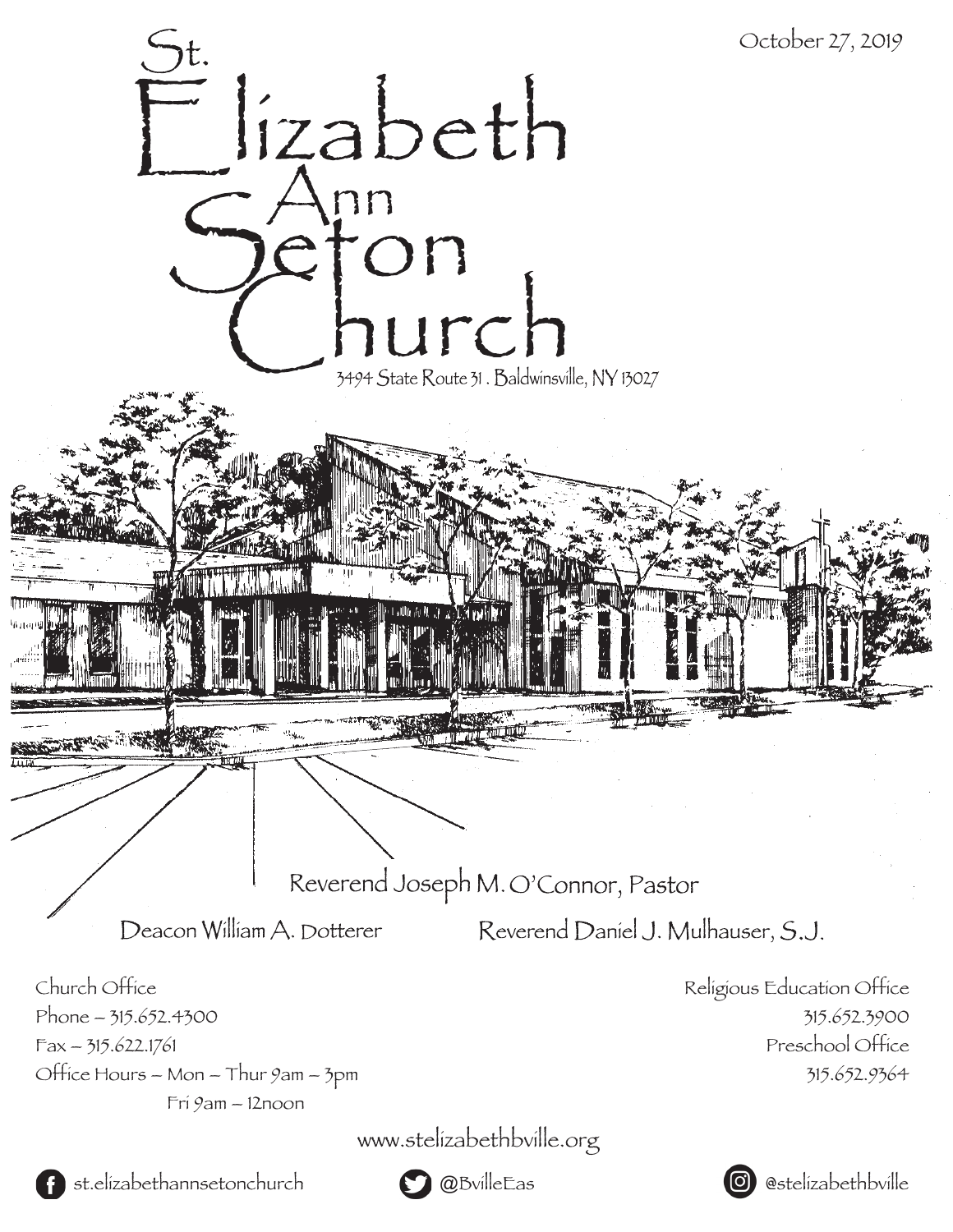## **ST. ELIZABETH ANN SETON STAFF**

| John Sheridan Middle School Faith Formation    |
|------------------------------------------------|
| Julie Moss Elementary School Faith Formation   |
| Jennifer Guild Office/Human Development        |
|                                                |
|                                                |
|                                                |
|                                                |
|                                                |
|                                                |
| Parish Trustees Michael McCarthy, Fran Jeffery |

Live simply t h a t ot hers may simply live



**Parish Mission Statement** The Catholic community of St. Elizabeth Ann Seton, united in the love of God, comes together to worship the Father, the Son and the Holy Spirit, to provide for the spiritual growth of each member, to minister to one another's needs, to be servants and neighbors to all, to strengthen and share faith, to experience the richness of Jesus Christ. The Catholic community of St. Elizabeth Ann Seton, aware of its call to be the good news, accomplishes its mission through worship, education, service and personal example.

**May God Bless** and keep safe in his care our Service Men and Women whose lives are in danger every day. They heroically serve to defend and maintain freedom around the world as well as at home. Our prayer for them reflects our great admiration and love for them. May God bless them, watch over them, and protect them always.

**Prayer for Vocations** "Lord of the harvest, **BLESS** young people with the gift of courage to respond to your call. Open their hearts to great ideals, to great things. **INSPIRE** all of your disciples to mutual love and giving – for vocations blossom in the good soil of faithful people, **INSTILL** those in religious life, parish ministries, and families with the confidence and grace to invite others to embrace the bold and noble path of a life consecrated to you. **UNITE** us to Jesus through prayer and sacrament, so that we may cooperate with you in building your reign of mercy and truth, of justice and peace. Amen." (Pope Francis)

Anna Asks... Why do some people leave Church after Communion? There are sometimes really good reasons for leaving Mass early, such as when an emergency comes up, but that's not why the vast majority of Catholics leave Mass early. They are doing it because it has become their habit, and it's not a good habit. The Mass in the "source and summit of the Christian life" (CCC 1324). Jesus Christ is really, truly, and substantially present in the Eucharist. The Mass is the most important thing that we do each week. From the opening sign of the cross to the deacon's dismissal, the Mass is a single act of worship, one united prayer. It is not appropriate to leave early. We instruct our children to stay at the table until everyone is finished eating. Even more, we hope that as young adults, they would not get up early when eating at a friend's table. In addition, you also hope your child would show up on time. You hold the bar high for behavior around the dinner table; expect no less around the table of the Lord. Take time to evaluate your patterns around Mass. If habits need to be changed, be aware that it will take effort and a plan. Make a commitment appropriate for the most important act of your week. Barring a really good reason, be on time and stay until the very end. Do not settle for mediocrity.

**40 Years!** Forty is an important number in the Bible. Jesus fasted for 40 days. So did Moses. It rained for 40 days during the great flood. The Israelites wandered for 40 years. Forty is a number of testing and also a time that allows for something new to rise up. For forty years, Deacon Bill Dotterer has endured the trials associated with loving the Church and the people of St. Elizabeth Ann Seton parish. His heart has broken with your hearts as you have endured hardship and loss. He has sacrificed personal time to be with you and your loved ones in your time of need. He has given us new life as he brought the Scriptures to life with his preaching. He has baptized too many children to count – giving them new life in Christ. Today, we thank God for gifting us with Deacon Bill for forty years and we pray that God continues to bless, inspire, and strengthen him to walk with us in our suffering and bring us new life in the Sacraments.

**Join us for a Recitation of the Rosary on October 28th at 7:00pm** The Central New York Marian Center will join us at St. Elizabeth Ann Seton on October 28<sup>th</sup> with Richard Bingold's Pilgrim Rosary. After a presentation, we will pray the Rosary together.

**All Souls Day Mass at the Cemetery** Join us at Our Lady of Peace Cemetery on Saturday, November 2nd at 9:00am for a special Mass where we will pray for the souls of all who have gone before us marked with the sign of faith.

Parish Celebration of All the Faithful Departed this Year On Monday, November 4<sup>th</sup>, we will hold our annual Mass of Remembrance for all those who have been buried from St. EAS parish this past year or family members of parishioners who have asked us to remember them. Mass begins at 7:00pm.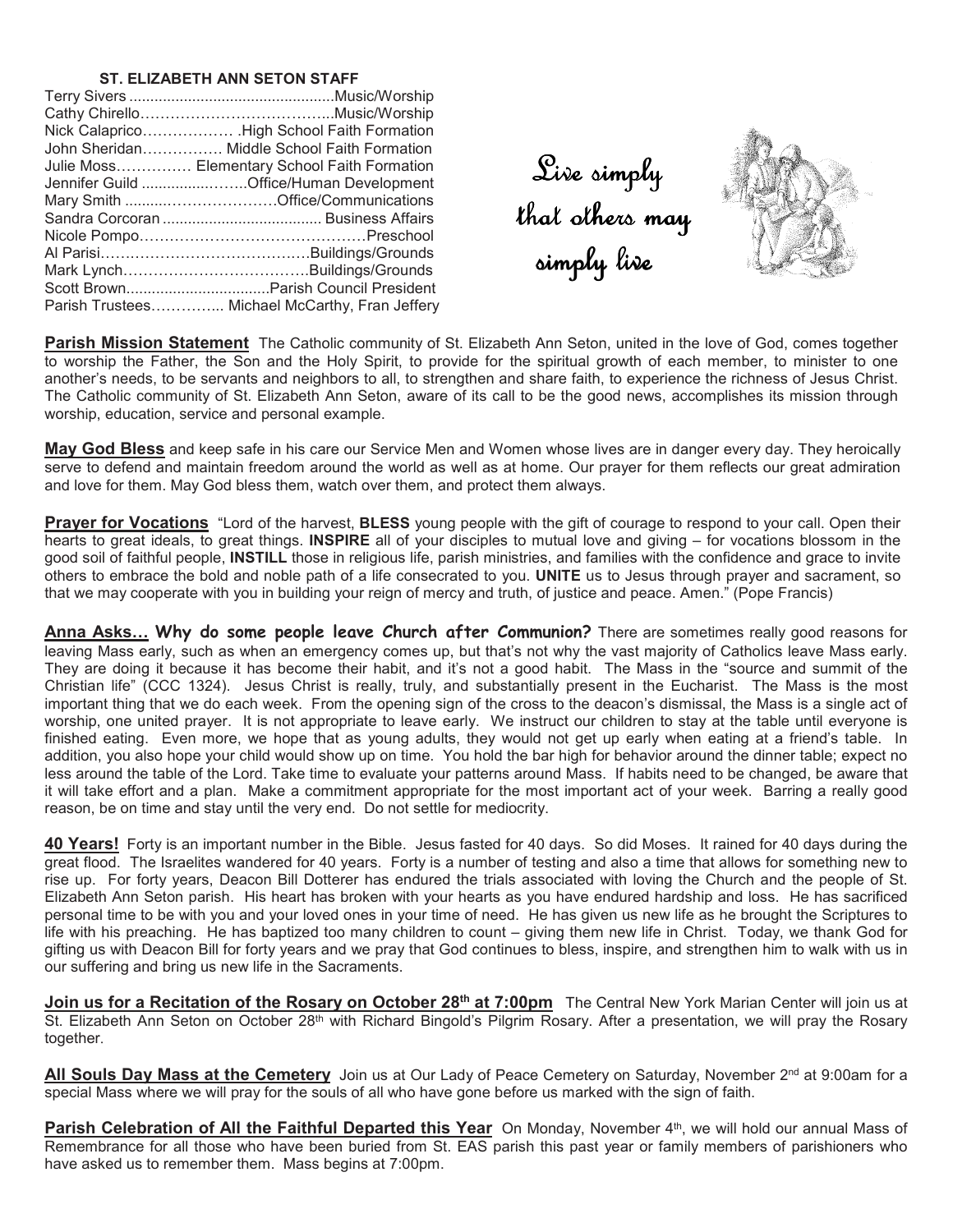**We wrap up Respect Life Month with a look at Refugees** In partnership with its affiliates, the United States Catholic Bishops' Migration and Refugee Services department resettles approximately 30% of the refugees that arrive in the US each year, including right here in Syracuse. Refugees, having suffered great loss, including loss of their homes, livelihoods, possessions and oftentimes families, need assistance starting over in a new country. Their initial needs are many: food, clothing, shelter, employment, English language training, and orientation to a new community and culture. Resettling refugees provides an extraordinary opportunity for countless Americans to take an active part in offering a caring and supportive environment for refugees as they begin new lives. Without volunteers and resources from the community and parishes, MRS and its affiliated diocesan resettlement offices would be unable to accomplish the tremendous task of giving refugees new hope and the opportunity to begin again. The U.S. on average accepts 70,000 refugees each year. This year that number has been reduced to 18,000. This at a time when the complexity of multiple world situations has created a migrant population unheard of since the Second World War. As a child Jesus himself was a refugee, when the violence of Herod forced his parents to bring him to Egypt. He needed a home. We truly welcome Jesus when we give shelter to the stranger.

**Youth Singers/Musicians Wanted!!** – St. Elizabeth Ann Seton is again forming a Christmas youth choir and providing the opportunity for our student musicians to perform as part of this year's 4:00PM Christmas Eve Children's mass. It's a wonderful way for families to share in Christ's coming and give their children a chance to raise their voices or instruments in praise. If your child (grade K-12) is accomplished on their instrument, or enjoys singing please contact Mrs Cathy Chirello, choir director for the Saturday 5:00 evening mass at cchirel18@gmail.com for more information.

**Formation for ministry** is a program run by the diocese of Syracuse to prepare lay people to be leaders for parish ministry. We have had candidates go through training In a variety of areas such as pastoral care, youth ministry and liturgical ministries. We are especially grateful and proud of Glen Lozier, who will be commissioned this weekend by Bishop Lucia as a lay minister, following two years of classes, retreats and training. We thank him for his generous gift of time and look forward to his service at Saint Elizabeth Ann Seton parish. For more information about this program talk to Glen, Deacon Bill or Fr. O'Connor.

**World Marriage Day Celebration** – The 35th Annual World Marriage Day will be celebrated on February 16th, 2:30PM at the Cathedral of the Immaculate Conception in Syracuse. Bishop Douglas Lucia will celebrate Mass and invite all couples in attendance to renew their commitment to Holy Matrimony. He will specially honor couples who will celebrate their 25<sup>th</sup>, 50<sup>th</sup> and beyond 50<sup>th</sup> anniversary in 2020. If celebrating your  $25<sup>th</sup>$ , 50<sup>th</sup> or 50+ anniversary in 2020, please provide the parish office this information by December 1<sup>st</sup>.

*The Word of God & Mother Seton...* "When I think of what I have and what I deserve, I can never be too grateful."-*St. EAS*. It may be hard for us to believe someone like Mother Seton as being in great need of God's mercy, but it is something she often wrote about. As someone aware of her own faults and failings, she clearly had a similar disposition of heart to that of the humble tax collector whom Jesus describes today (*Lk 18: 9-14*). Believe it or not, in many ways we are similar to Mother Seton: we are human and we will always be imperfect. However, this is not an excuse to remain complacent! We should also be similar to Mother Seton in continually relying on God, persevering through our flaws, and never giving up on welcoming God's mercy into our lives. His mercy transforms us and draws us closer to His heart. What might God do with our lives if we abandon ourselves entirely to His grace and mercy, and allow Him to take care of us.

**A Prayer Chain** is in place at St. Elizabeth Ann Seton. Serving on the Prayer Chain is a way for good people to serve God and to bring blessings to others who will be grateful for the prayers of Prayer Chain Members. If prayers for self or for others are needed and desired, please call the Parish Office at 652-4300 and your prayer requests will be forwarded to Angie Peterson.

**Vocation Reflection** *"And I was rescued from the lion's mouth. The Lord will rescue me from every evil threat, and will bring me safe to his heavenly kingdom."* St. Paul trusted in the Lord above all else, in Jesus Christ who gave him strength to proclaim the Gospel to the Gentiles. God will give you the strength to carry out his plan in your life, whatever that may be. For more information, contact the Vocations Office at 315.470.1468.

## **Weekly Scriptures**



Sirach 35:12-14, 16-18 2 Timothy 4:6-8, 16-18 2 Thesalonians 1:11-2:2 Luke 18:9-14 Luke 19:1-10

**Readings for October 27, 2019**<br>
Sirach 35:12-14 16-18<br>
Wisdom 11:22-12:2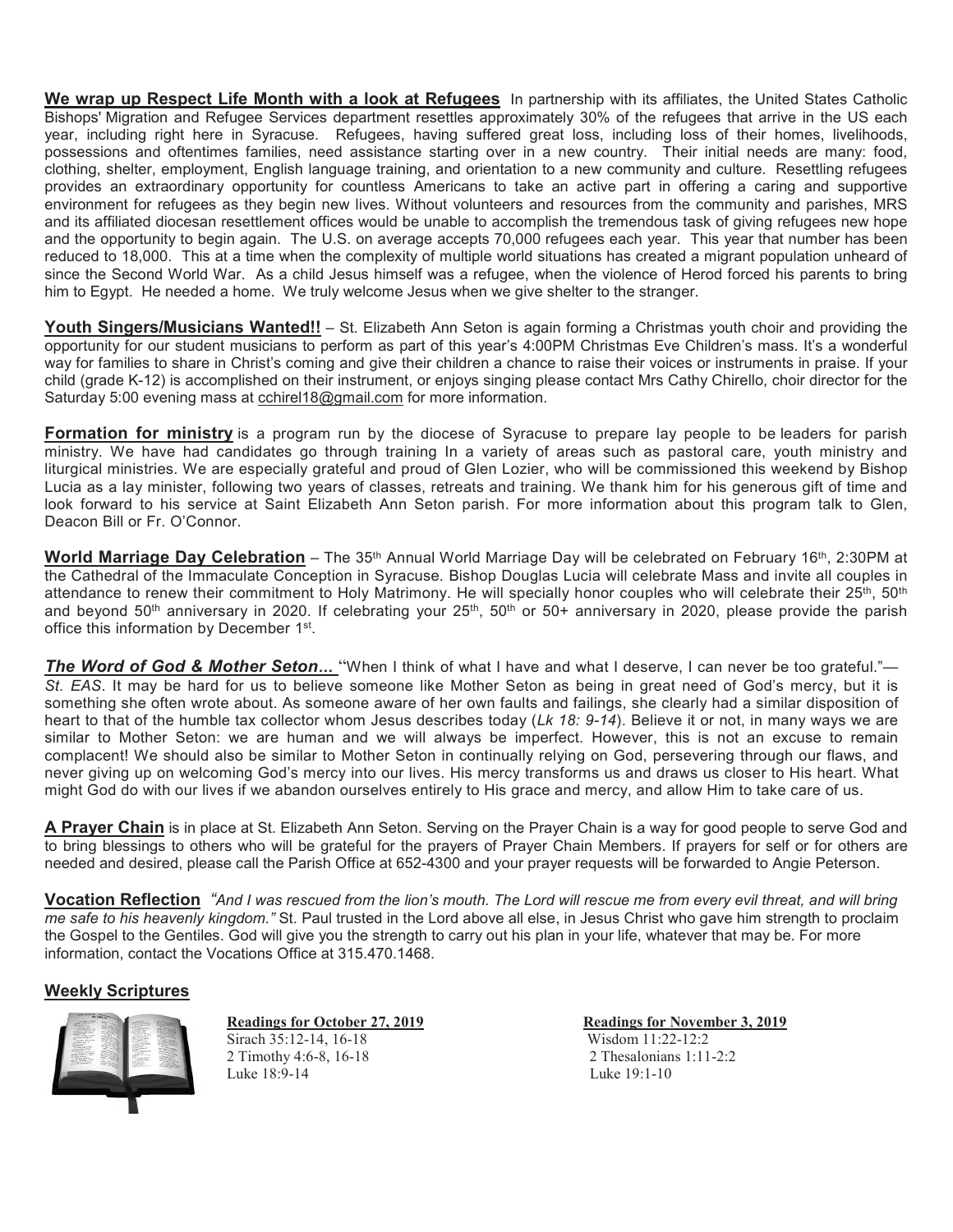## **MASS INTENTIONS October 26, 2019 through November 3, 2019**

| Saturday<br>Sunday                         | 5:00PM<br>7:30AM<br>9:00AM                                                                                                                                                                                                                                                         | Margaret Dean by John & Sue Moran<br>Darren Carnevale by John & Carolyn McTiernan<br>Keith Taylor by Patty Gersbacher                  | \$10.490<br><b>Regular Collection:</b><br>Hope Appeal Assessment \$61,873                                                        |  |
|--------------------------------------------|------------------------------------------------------------------------------------------------------------------------------------------------------------------------------------------------------------------------------------------------------------------------------------|----------------------------------------------------------------------------------------------------------------------------------------|----------------------------------------------------------------------------------------------------------------------------------|--|
| Monday<br>Tuesdav                          | 11:00AM<br>9:00AM<br>6:45AM                                                                                                                                                                                                                                                        | Timothy Nagle by Cindee & Adrian<br>Carol Werbeck by Frank, Mary & Lisa Miller & the Riley Family<br>James Emmett by Andrew & Agnes Ko | Pledged to Date<br>\$70,965<br>% Pledged to Date<br>115%                                                                         |  |
| Wednesday<br>Thursday<br>Friday            | 9:00AM<br>Richard Capone by Elaine Klonowski<br>6:45AM<br>Jim Dell'Aguila by The Dell'Aguila Family<br>Eleanor Ambrose (Healing Mass) by Frank, Mary & Lisa<br>6:45AM<br>Fr John Finnegan by Carole & Carmen Barbato<br>9:00AM<br>Bonnie Goetzke by Mike & Elaine Crough<br>7:00PM |                                                                                                                                        | Electronic Offerings – If you<br>maintain your checking account<br>online with your bank, you might<br>consider having your bank |  |
| Next Saturday                              | 9:00AM<br>5:00PM                                                                                                                                                                                                                                                                   | All Souls Day Mass at Our Lady of Peace Cemetery<br>Virginia Familo by Joe & Joanne Cafolla                                            | automatically mail your contributio<br>to St. Elizabeth Ann Seton Church.                                                        |  |
| 7:30AM<br>Next Sunday<br>9:00AM<br>11:00AM |                                                                                                                                                                                                                                                                                    | Larry Arseneau by SJCA Class of 56'<br>George Rowland by The DeSain Family<br>Norman R Soine by Daughter Gretchen Deeb                 | One would only need to put his or<br>her envelope number in the memo                                                             |  |

#### **Events of the Week October 27, 2019 through November 2, 2019**

| Sunday    | 10-11:30AM | Grade 8 Faith Formation               |  |  |
|-----------|------------|---------------------------------------|--|--|
|           | 12-1:30PM  | Grade 1-6 Faith Formation M-Z         |  |  |
| Monday    | 7:00PM     | Adult Co-ed Volleyball                |  |  |
| Tuesday   | 6:15PM     | Sandwich Making for Assumption Church |  |  |
|           | 7:00PM     | Men's Over 30 Basketball              |  |  |
| Wednesday | 6:00PM     | CYO High School Basketball            |  |  |
|           | 6:00PM     | Middle School Youth Group             |  |  |
|           | 6:30PM     | "Wild Goose" Study Group              |  |  |
| Thursday  | 7:00PM     | <b>Choir Rehearsal</b>                |  |  |
| Saturday  | 8:00AM     | The UPPER ROOM Men's Group            |  |  |
|           | 9:00AM     | CYO High School Basketball            |  |  |

## **Our Gifts to the Lord**

| Regular Collection:             | \$10.490 |  |
|---------------------------------|----------|--|
| Hope Appeal Assessment \$61,873 |          |  |
| Pledged to Date                 | \$70.965 |  |
| % Pledged to Date               | 115%     |  |

**Electronic Offerings – If you maintain your checking account online with your bank, you might consider having your bank automatically mail your contribution to St. Elizabeth Ann Seton Church. One would only need to put his or her envelope number in the memo line.** 

### **Seton Food Pantry Hours**

Tues & Wed 9:00AM-11:00AM First Tues of the Month – 6:00PM-8:00PM

**The Seton Food Pantry Could Use The Following** 

Canned Fruit, Canned Veggies, Boxed Potatoes

### **Ministry Volunteers for Next Week (November 2/3, 2019 )**

| <b>Mass</b> | <b>Eucharistic Ministers</b>                                                                       | <b>Lectors</b>                  | <b>Hospitality</b>              | <b>Altar Servers</b>   | <b>Celebrant</b> |
|-------------|----------------------------------------------------------------------------------------------------|---------------------------------|---------------------------------|------------------------|------------------|
| 5:00PM      | *S Wilsey M Zalewski M Ballard<br>N Bellucci L Clarkson<br>L Ernenwein S Griffin                   | N Bellucci<br>L Clarkson        |                                 | A Nicita<br>Z Nicita   | Fr O'Connor      |
| 7:30AM      | <b>*H Carvalho</b> C/D Foriero<br>S Garraffo S Hovey                                               | <b>B</b> Miller                 | R Bonzagni<br>M Killorin        |                        | Fr O'Connor      |
| 9AM         | *S Dietrich P Gersbacher<br>F Jeffery E Klonowski<br>N McDermott J Ostuni<br>R Shirley C Springall | J Wargo<br><b>B</b> Winnewisser | M Cleeton<br>J Deep             | G Moody<br>K Springall | Fr O'Connor      |
| 11AM        | <b>*P Hoffman C Gilchriest</b><br>M Murray J Quilter M Spaulding<br>K Sweet J/P Tambroni           | <b>B</b> Konarski<br>J Konarski | S Getman<br><b>P/R Phillips</b> | P Smith<br>C Spado     | Fr Mulhauser     |

 **Pantry Sept Mon Oct 28** – A Penaloza **Tues –** MA Wentzel C McTiernan J Mayer J Klein **Wed –** A McLaughlin P Felser C Poulos **Sandwich Making Oct 29 –** Jan Bowers Family, Sandy Bowers Family, Carvalho Family

**Sandwich Delivery Assumption Church Oct 30–** S Dietrich

**First Saturday Cleaning Crew Nov 2– P Gersbacher**

**Want to be a Eucharistic Minister or Lector?** Call Deacon Bill Dotterer at 315-882-8702 for individual training.

**Want to be an Altar Server?** Call Deacon Bill Dotterer, at 315-882-8702 for individual training.

**Want to be a Hospitality Volunteer?** Call the parish office at 315-652-4300 for individual training

**Parish Membership:** It is important to belong to a parish and we invite all who enjoy worshipping with us to register formally as members of the parish family. This is especially important for First Communion, Confirmation and Marriage. Registration forms may be found on the table outside the parish office or register online at www.stelizabethbville.org.

**Baptisms** take place at the **5:00 Mass** on the **1st Saturday** of the month, the **9:00 Mass** on the **2nd Sunday** and the **11:00 Mass** on the 3rd Sunday. Call the office to make arrangements. Preparation class follow the 11AM Mass on the 2<sup>nd</sup> Sunday every month. **Adults interested in being Confirmed or becoming Catholic through RCIA**, contact Deacon Bill at 315-882-8702.

**Reconciliation:** Confessions are heard regularly at 4:00PM on Saturdays and at other times by appt.